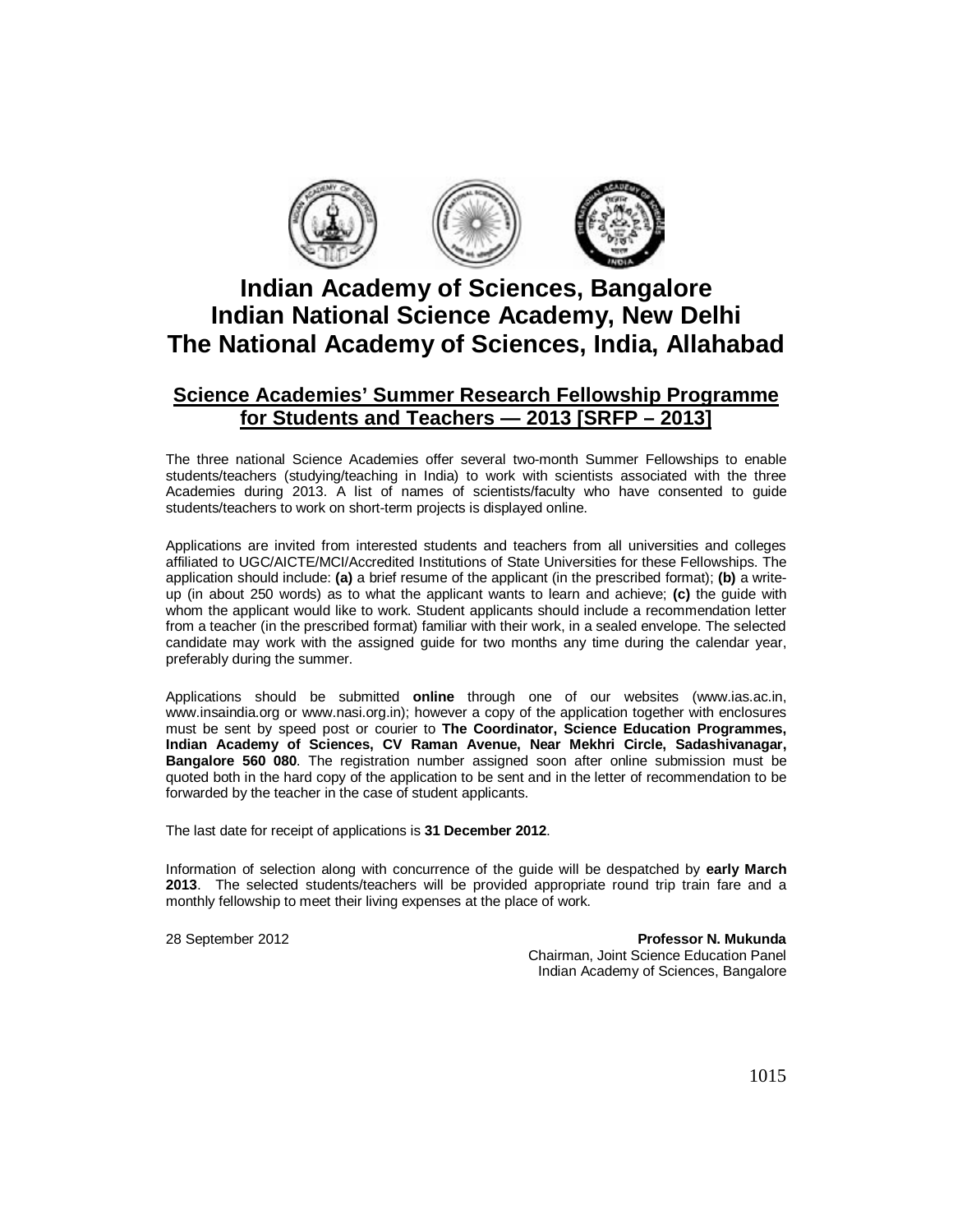**THIS IS ONLY A FORMAT OF THE APPLICATION FOR SENDING THE ONLINE AND PRINT VERSION. DO NOT FILL OR PHOTOCOPY THIS FORM.** 



# **Indian Academy of Sciences, Bangalore Indian National Science Academy, New Delhi The National Academy of Sciences, India, Allahabad**

Summer Research Fellowships 2013

**Format of application** 

| <b>Category of the Applicant:</b>                                                    | Broad area of interest (Identify one):       |                                                        |                                          |  |
|--------------------------------------------------------------------------------------|----------------------------------------------|--------------------------------------------------------|------------------------------------------|--|
| <b>Student</b><br><b>Teacher</b>                                                     | <b>Chemistry</b>                             |                                                        | <b>Mathematics</b>                       |  |
|                                                                                      | Earth & Planet Sci.                          |                                                        | <b>Physics</b>                           |  |
|                                                                                      | Engineering incl.<br><b>Computer Science</b> |                                                        | Life Sciences incl.<br>Agricultural Sci. |  |
| Quote Online<br>Reg. No.                                                             |                                              |                                                        |                                          |  |
| 1. Initial:<br>2. Gender: M/F<br>Last name:                                          |                                              |                                                        |                                          |  |
| 3. Date of birth:<br>4. Email:                                                       |                                              |                                                        |                                          |  |
| 5. Telephone: Landline __________ Mobile: _______<br>6a. Address for correspondence: |                                              |                                                        |                                          |  |
| 6b. Full home address (if different from col. 6a):                                   |                                              |                                                        |                                          |  |
| 7. Academic details:                                                                 |                                              |                                                        |                                          |  |
| <b>Examination passed</b>                                                            | Year passed                                  | Institution/place                                      | % total marks/CGPA*                      |  |
| S.S.L.C.<br>(a)                                                                      |                                              |                                                        |                                          |  |
| XII / P.U.C. II year<br>(b)                                                          |                                              |                                                        |                                          |  |
| Graduation (I, II, III years/semesters<br>(c)<br>separately)                         |                                              |                                                        |                                          |  |
| Post-graduation (I, II years/semesters<br>(d)<br>separately)                         |                                              |                                                        |                                          |  |
| Ph.D.<br>(e)                                                                         |                                              | Title of thesis                                        |                                          |  |
| (f)<br><b>Others</b>                                                                 |                                              |                                                        |                                          |  |
| Currently studying (mention<br>(g)<br>year/semester)                                 |                                              | (mention course/institution/month/<br>year of joining) |                                          |  |

In the case of student applicants, please note that the average percentage of marks in core **subjects (exclude languages) from 10th Std. up to Graduation (whichever years completed) should be 60% or above.**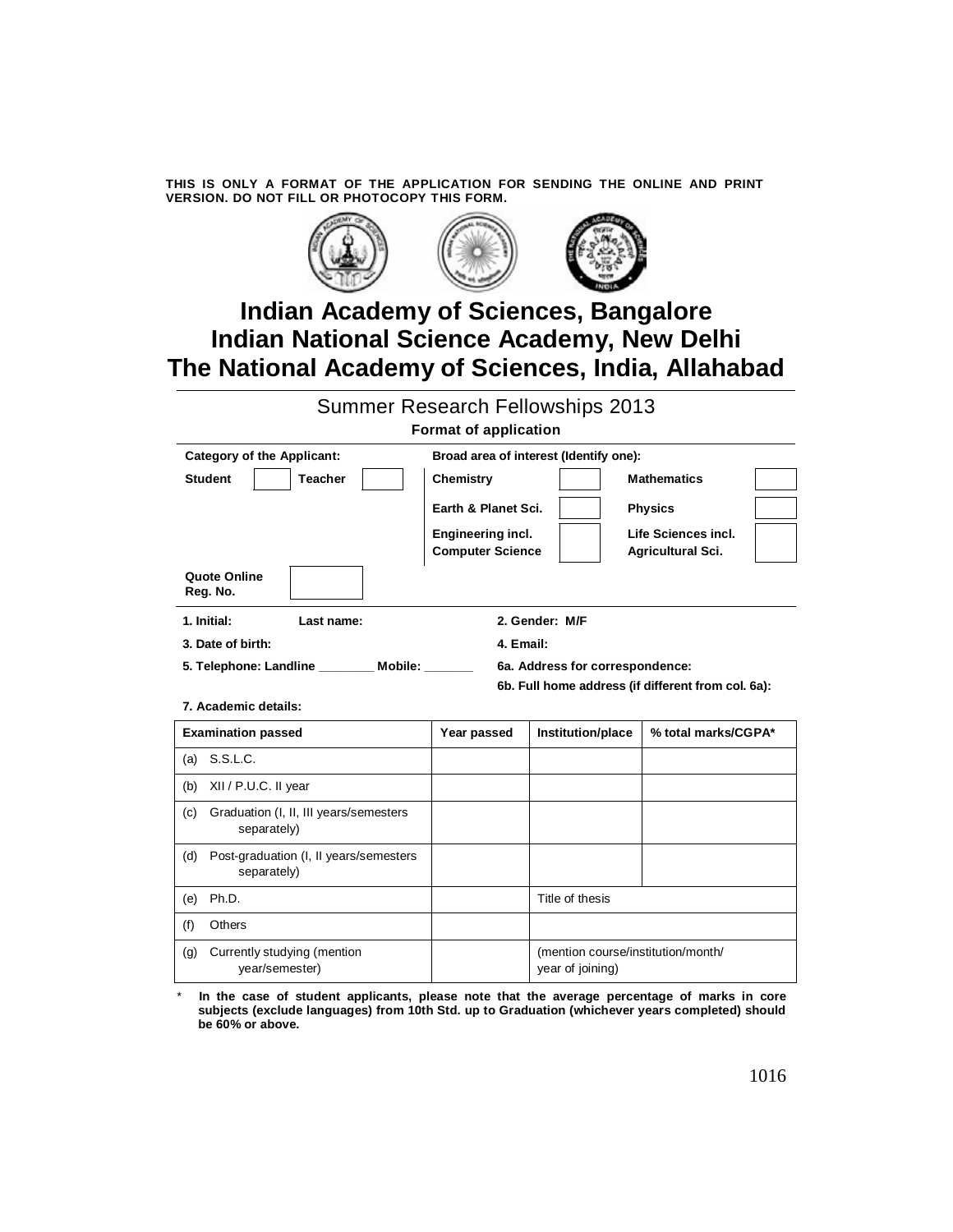- 8. For Teacher-applicants: Previous experience (in chronological order) and list of published papers (if any)
- 9. Training/projects undertaken, if any (give details)
- 10. a) Have you applied previously for Academy Fellowships? If yes, mention year \_\_\_\_\_\_\_\_ Reg. No. b) Have you been selected previously? If yes, mention year \_\_\_\_\_\_\_\_\_: Name of the Guide: [Please note that candidates who have availed the fellowship twice before are not likely to be considered a third time].
- 11. Do you receive any monthly fellowship towards your studies? If yes, give the following information:

|                                                | <b>KVPY</b> | <b>INSPIRE</b> | Anv other |
|------------------------------------------------|-------------|----------------|-----------|
| (a) Name of Fellowship                         |             |                |           |
| (b) Duration (from / to)                       |             |                |           |
| (c) Amt. received as fellowship $(\bar{\tau})$ |             |                |           |

[Those selected under SRFP 2013 and **who are also in receipt of KVPY/INSPIRE fellowship(s)** may please note that the fellowship amount payable under SRFP will be regulated according to rules that will be specified in the letter of selection].

- 12. Extra-curricular activities, if any
- 13. Any other information
- 14. Names of guides with whom you would like to work (give at least **six** names from the approved list of guides in order of preference). **The decision regarding the guide and the place of work of the summer fellow, if selected, will however be entirely at the discretion of the Joint Academies Science Education Panel and may be other than those suggested by the applicant.**
- 15. Suggested dates convenient for the applicant to work.

| Date: | Signature of the Applicant: |
|-------|-----------------------------|
|       |                             |

### **DECLARATION**

I confirm that the information given above is correct. I have also read the terms and conditions attached to the Summer Research Fellowship Programme 2013 as mentioned on the websites of the three Academies and **shall abide by the same.**

| Name<br>$ -$<br>ыc<br>. |  |
|-------------------------|--|
|-------------------------|--|

Place: \_\_\_\_\_\_\_\_\_\_\_\_\_\_\_\_\_\_\_\_\_\_ Date: \_\_\_\_\_\_\_\_\_\_\_\_\_\_\_\_\_\_\_\_\_\_\_\_\_\_\_\_

#### **To be separately attached:**

- 1. A write-up (not exceeding 250 words) as to the specific area of interest of the applicant and what he/she would like to learn and achieve through this fellowship. It can also include the specific experiment or theory that the applicant wants to work on but NOT a general description of the area. **The write-up should not be a copy and paste job from any source**.
- 2. **For student applicants**: Letter of recommendation (in the prescribed format) from a teacher familiar with the work of the applicant should be sent to the Academy in a sealed envelope either along with the printed copy of the application or separately by the teacher addressed to the Academy. Please provide the online registration number to the teacher, along with the format.
- 3. **For teacher applicants**: (a) List of publications, if available; (b) On selection, an authorization letter from the head of the department / institution before accepting the fellowship.
- 4. The printed copy of the application along with enclosures should be sent by speed-post or courier addressed to:

**The Coordinator, Science Education Programmes, Indian Academy of Sciences CV Raman Avenue, Near Mekhri Circle, Sadashivanagar, Bangalore 560 080 (email: jointsrf@ias.ernet.in)**